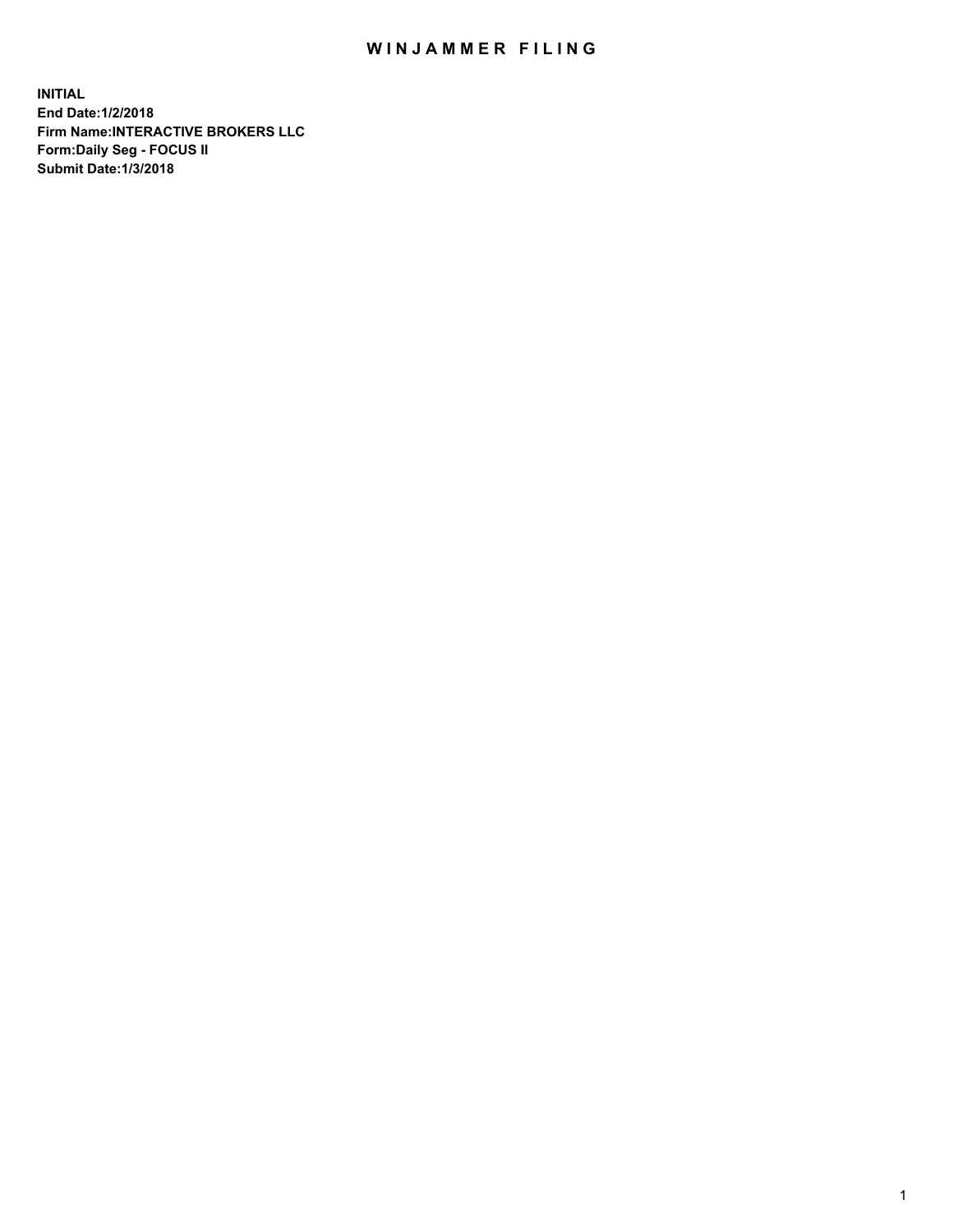## **INITIAL End Date:1/2/2018 Firm Name:INTERACTIVE BROKERS LLC Form:Daily Seg - FOCUS II Submit Date:1/3/2018 Daily Segregation - Cover Page**

| Name of Company<br><b>Contact Name</b><br><b>Contact Phone Number</b><br><b>Contact Email Address</b>                                                                                                                                                                                                                          | <b>INTERACTIVE BROKERS LLC</b><br>James Menicucci<br>203-618-8085<br>jmenicucci@interactivebrokers.c<br>om |
|--------------------------------------------------------------------------------------------------------------------------------------------------------------------------------------------------------------------------------------------------------------------------------------------------------------------------------|------------------------------------------------------------------------------------------------------------|
| FCM's Customer Segregated Funds Residual Interest Target (choose one):<br>a. Minimum dollar amount: ; or<br>b. Minimum percentage of customer segregated funds required:% ; or<br>c. Dollar amount range between: and; or<br>d. Percentage range of customer segregated funds required between:% and%.                         | $\overline{\mathbf{0}}$<br>0<br>155,000,000 245,000,000<br>0 <sub>0</sub>                                  |
| FCM's Customer Secured Amount Funds Residual Interest Target (choose one):<br>a. Minimum dollar amount: ; or<br>b. Minimum percentage of customer secured funds required:%; or<br>c. Dollar amount range between: and; or<br>d. Percentage range of customer secured funds required between: % and %.                          | $\overline{\mathbf{0}}$<br>0<br>80,000,000 120,000,000<br>0 <sub>0</sub>                                   |
| FCM's Cleared Swaps Customer Collateral Residual Interest Target (choose one):<br>a. Minimum dollar amount: ; or<br>b. Minimum percentage of cleared swaps customer collateral required:% ; or<br>c. Dollar amount range between: and; or<br>d. Percentage range of cleared swaps customer collateral required between:% and%. | $\overline{\mathbf{0}}$<br>$\overline{\mathbf{0}}$<br>0 <sub>0</sub><br>0 <sub>0</sub>                     |

Attach supporting documents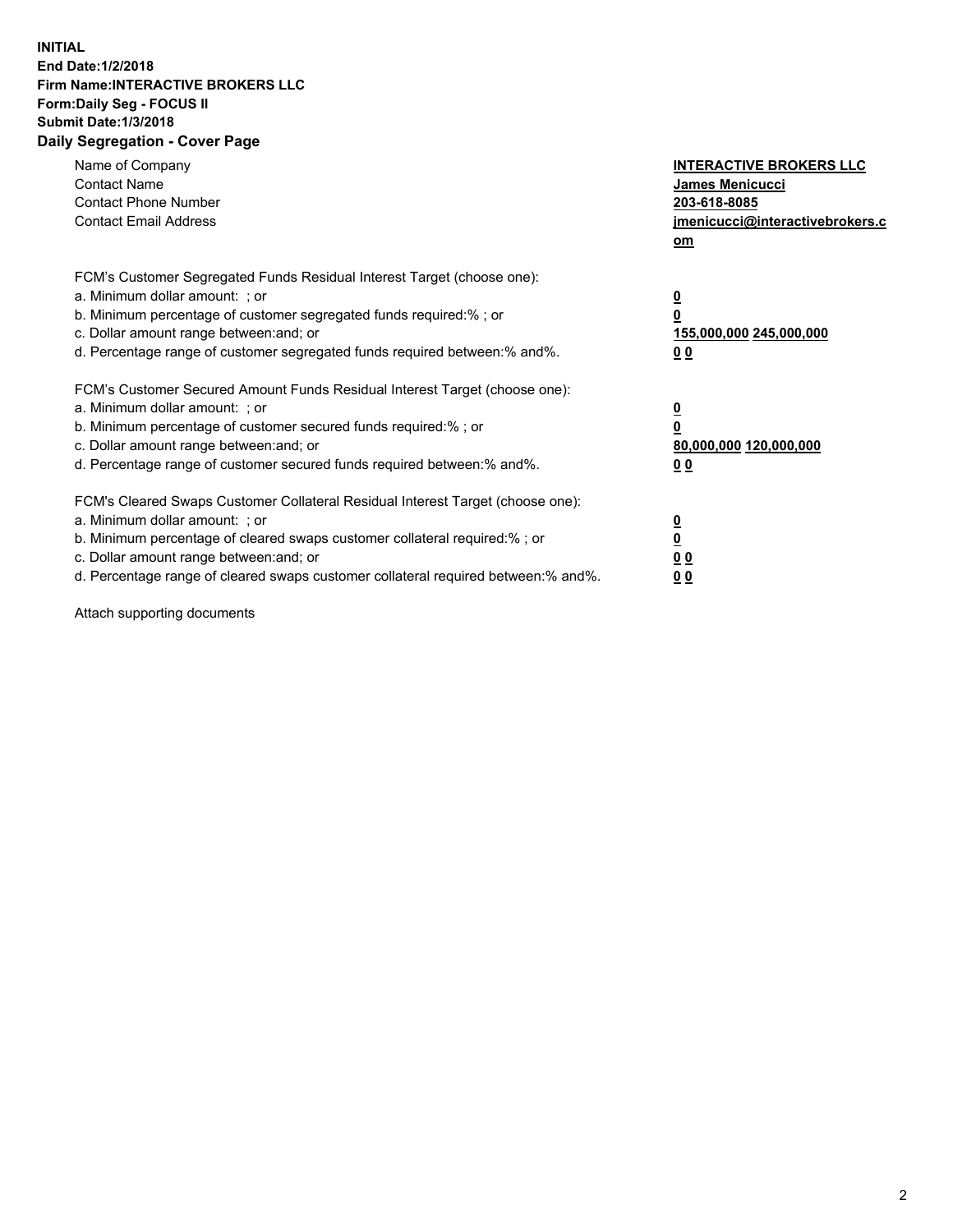## **INITIAL End Date:1/2/2018 Firm Name:INTERACTIVE BROKERS LLC Form:Daily Seg - FOCUS II Submit Date:1/3/2018 Daily Segregation - Secured Amounts**

| Daily Jegregation - Jeculed Aniounts                                                        |                                                                                                                                                                                                                                                                                                                                                                                                                                                                                                                    |
|---------------------------------------------------------------------------------------------|--------------------------------------------------------------------------------------------------------------------------------------------------------------------------------------------------------------------------------------------------------------------------------------------------------------------------------------------------------------------------------------------------------------------------------------------------------------------------------------------------------------------|
| Foreign Futures and Foreign Options Secured Amounts                                         |                                                                                                                                                                                                                                                                                                                                                                                                                                                                                                                    |
| Amount required to be set aside pursuant to law, rule or regulation of a foreign            | $0$ [7305]                                                                                                                                                                                                                                                                                                                                                                                                                                                                                                         |
| government or a rule of a self-regulatory organization authorized thereunder                |                                                                                                                                                                                                                                                                                                                                                                                                                                                                                                                    |
| Net ledger balance - Foreign Futures and Foreign Option Trading - All Customers             |                                                                                                                                                                                                                                                                                                                                                                                                                                                                                                                    |
| A. Cash                                                                                     | 463,700,545 [7315]                                                                                                                                                                                                                                                                                                                                                                                                                                                                                                 |
| B. Securities (at market)                                                                   | $0$ [7317]                                                                                                                                                                                                                                                                                                                                                                                                                                                                                                         |
| Net unrealized profit (loss) in open futures contracts traded on a foreign board of trade   | 11,323,160 [7325]                                                                                                                                                                                                                                                                                                                                                                                                                                                                                                  |
| Exchange traded options                                                                     |                                                                                                                                                                                                                                                                                                                                                                                                                                                                                                                    |
| a. Market value of open option contracts purchased on a foreign board of trade              | 5,777 [7335]                                                                                                                                                                                                                                                                                                                                                                                                                                                                                                       |
| b. Market value of open contracts granted (sold) on a foreign board of trade                | $-51,905$ [7337]                                                                                                                                                                                                                                                                                                                                                                                                                                                                                                   |
| Net equity (deficit) (add lines 1.2. and 3.)                                                | 474,977,577 [7345]                                                                                                                                                                                                                                                                                                                                                                                                                                                                                                 |
| Account liquidating to a deficit and account with a debit balances - gross amount           | 6,369 [7351]                                                                                                                                                                                                                                                                                                                                                                                                                                                                                                       |
| Less: amount offset by customer owned securities                                            | 0 [7352] 6,369 [7354]                                                                                                                                                                                                                                                                                                                                                                                                                                                                                              |
| Amount required to be set aside as the secured amount - Net Liquidating Equity              | 474,983,946 [7355]                                                                                                                                                                                                                                                                                                                                                                                                                                                                                                 |
| Method (add lines 4 and 5)                                                                  |                                                                                                                                                                                                                                                                                                                                                                                                                                                                                                                    |
| Greater of amount required to be set aside pursuant to foreign jurisdiction (above) or line | 474,983,946 [7360]                                                                                                                                                                                                                                                                                                                                                                                                                                                                                                 |
| 6.                                                                                          |                                                                                                                                                                                                                                                                                                                                                                                                                                                                                                                    |
| FUNDS DEPOSITED IN SEPARATE REGULATION 30.7 ACCOUNTS                                        |                                                                                                                                                                                                                                                                                                                                                                                                                                                                                                                    |
| Cash in banks                                                                               |                                                                                                                                                                                                                                                                                                                                                                                                                                                                                                                    |
| A. Banks located in the United States                                                       | 28,399,860 [7500]                                                                                                                                                                                                                                                                                                                                                                                                                                                                                                  |
| B. Other banks qualified under Regulation 30.7                                              | 0 [7520] 28,399,860 [7530]                                                                                                                                                                                                                                                                                                                                                                                                                                                                                         |
| Securities                                                                                  |                                                                                                                                                                                                                                                                                                                                                                                                                                                                                                                    |
| A. In safekeeping with banks located in the United States                                   | 422,907,165 [7540]                                                                                                                                                                                                                                                                                                                                                                                                                                                                                                 |
| B. In safekeeping with other banks qualified under Regulation 30.7                          | 0 [7560] 422,907,165 [7570]                                                                                                                                                                                                                                                                                                                                                                                                                                                                                        |
| Equities with registered futures commission merchants                                       |                                                                                                                                                                                                                                                                                                                                                                                                                                                                                                                    |
| A. Cash                                                                                     | $0$ [7580]                                                                                                                                                                                                                                                                                                                                                                                                                                                                                                         |
| <b>B.</b> Securities                                                                        | $0$ [7590]                                                                                                                                                                                                                                                                                                                                                                                                                                                                                                         |
| C. Unrealized gain (loss) on open futures contracts                                         | $0$ [7600]                                                                                                                                                                                                                                                                                                                                                                                                                                                                                                         |
| D. Value of long option contracts                                                           | $0$ [7610]                                                                                                                                                                                                                                                                                                                                                                                                                                                                                                         |
| E. Value of short option contracts                                                          | 0 [7615] 0 [7620]                                                                                                                                                                                                                                                                                                                                                                                                                                                                                                  |
| Amounts held by clearing organizations of foreign boards of trade                           |                                                                                                                                                                                                                                                                                                                                                                                                                                                                                                                    |
| A. Cash                                                                                     | $0$ [7640]                                                                                                                                                                                                                                                                                                                                                                                                                                                                                                         |
|                                                                                             | $0$ [7650]                                                                                                                                                                                                                                                                                                                                                                                                                                                                                                         |
| C. Amount due to (from) clearing organization - daily variation                             | $0$ [7660]                                                                                                                                                                                                                                                                                                                                                                                                                                                                                                         |
|                                                                                             | $0$ [7670]                                                                                                                                                                                                                                                                                                                                                                                                                                                                                                         |
|                                                                                             | 0 [7675] 0 [7680]                                                                                                                                                                                                                                                                                                                                                                                                                                                                                                  |
| Amounts held by members of foreign boards of trade                                          |                                                                                                                                                                                                                                                                                                                                                                                                                                                                                                                    |
|                                                                                             | 146,875,136 [7700]                                                                                                                                                                                                                                                                                                                                                                                                                                                                                                 |
|                                                                                             | $0$ [7710]                                                                                                                                                                                                                                                                                                                                                                                                                                                                                                         |
|                                                                                             | 11,961,415 [7720]                                                                                                                                                                                                                                                                                                                                                                                                                                                                                                  |
|                                                                                             | 5,777 [7730]                                                                                                                                                                                                                                                                                                                                                                                                                                                                                                       |
|                                                                                             | -51,905 [7735] 158,790,423 [7740]                                                                                                                                                                                                                                                                                                                                                                                                                                                                                  |
|                                                                                             | $0$ [7760]                                                                                                                                                                                                                                                                                                                                                                                                                                                                                                         |
|                                                                                             | $0$ [7765]                                                                                                                                                                                                                                                                                                                                                                                                                                                                                                         |
|                                                                                             | 610,097,448 [7770]                                                                                                                                                                                                                                                                                                                                                                                                                                                                                                 |
| Page 1 from Line 8)                                                                         | 135,113,502 [7380]                                                                                                                                                                                                                                                                                                                                                                                                                                                                                                 |
| Management Target Amount for Excess funds in separate section 30.7 accounts                 | 80,000,000 [7780]                                                                                                                                                                                                                                                                                                                                                                                                                                                                                                  |
| Excess (deficiency) funds in separate 30.7 accounts over (under) Management Target          | 55,113,502 [7785]                                                                                                                                                                                                                                                                                                                                                                                                                                                                                                  |
|                                                                                             | <b>B.</b> Securities<br>D. Value of long option contracts<br>E. Value of short option contracts<br>A. Cash<br><b>B.</b> Securities<br>C. Unrealized gain (loss) on open futures contracts<br>D. Value of long option contracts<br>E. Value of short option contracts<br>Amounts with other depositories designated by a foreign board of trade<br>Segregated funds on hand<br>Total funds in separate section 30.7 accounts<br>Excess (deficiency) Set Aside for Secured Amount (subtract line 7 Secured Statement |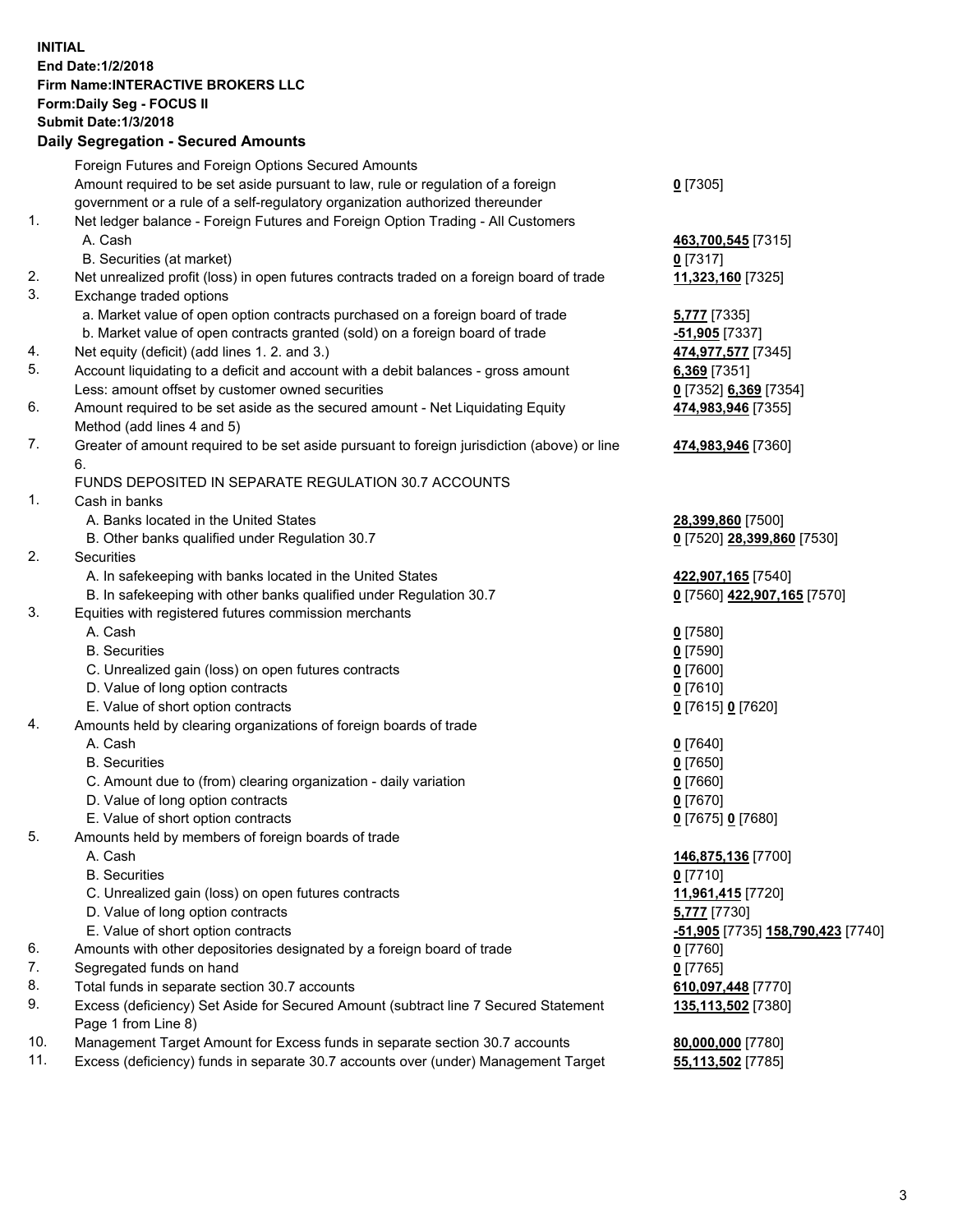**INITIAL End Date:1/2/2018 Firm Name:INTERACTIVE BROKERS LLC Form:Daily Seg - FOCUS II Submit Date:1/3/2018 Daily Segregation - Segregation Statement** SEGREGATION REQUIREMENTS(Section 4d(2) of the CEAct) 1. Net ledger balance A. Cash **4,441,606,236** [7010] B. Securities (at market) **0** [7020] 2. Net unrealized profit (loss) in open futures contracts traded on a contract market **-59,132,238** [7030] 3. Exchange traded options A. Add market value of open option contracts purchased on a contract market **190,268,408** [7032] B. Deduct market value of open option contracts granted (sold) on a contract market **-262,872,428** [7033] 4. Net equity (deficit) (add lines 1, 2 and 3) **4,309,869,978** [7040] 5. Accounts liquidating to a deficit and accounts with debit balances - gross amount **269,318** [7045] Less: amount offset by customer securities **0** [7047] **269,318** [7050] 6. Amount required to be segregated (add lines 4 and 5) **4,310,139,296** [7060] FUNDS IN SEGREGATED ACCOUNTS 7. Deposited in segregated funds bank accounts A. Cash **570,702,943** [7070] B. Securities representing investments of customers' funds (at market) **2,861,076,555** [7080] C. Securities held for particular customers or option customers in lieu of cash (at market) **0** [7090] 8. Margins on deposit with derivatives clearing organizations of contract markets A. Cash **20,526,386** [7100] B. Securities representing investments of customers' funds (at market) **1,196,012,311** [7110] C. Securities held for particular customers or option customers in lieu of cash (at market) **0** [7120] 9. Net settlement from (to) derivatives clearing organizations of contract markets **3,385,412** [7130] 10. Exchange traded options A. Value of open long option contracts **190,141,872** [7132] B. Value of open short option contracts **-262,755,967** [7133] 11. Net equities with other FCMs A. Net liquidating equity **0** [7140] B. Securities representing investments of customers' funds (at market) **0** [7160] C. Securities held for particular customers or option customers in lieu of cash (at market) **0** [7170] 12. Segregated funds on hand **0** [7150] 13. Total amount in segregation (add lines 7 through 12) **4,579,089,512** [7180] 14. Excess (deficiency) funds in segregation (subtract line 6 from line 13) **268,950,216** [7190] 15. Management Target Amount for Excess funds in segregation **155,000,000** [7194] **113,950,216** [7198]

16. Excess (deficiency) funds in segregation over (under) Management Target Amount Excess